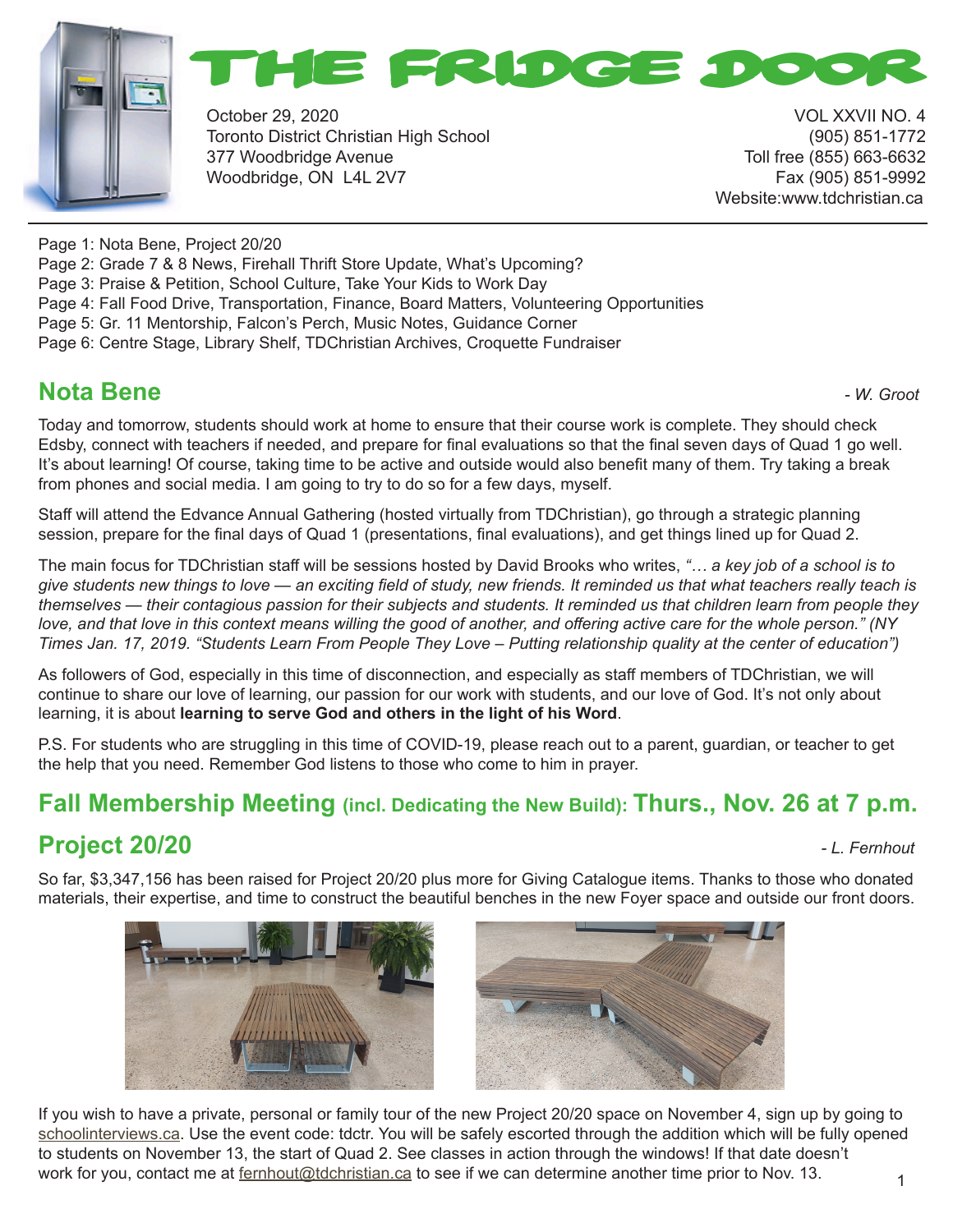Here are ways to support Project 20/20:

1. Project 20/20 Campaign: tdchristian.ca/giving (monthly giving option is available) or use the pledge form at tdchristian.ca/project2020

2. The Giving Catalogue found at tdchristian.ca/givingcatalogue.

3. Kristina's Wish seat campaign: \$28,821 has been raised for 27 seats at \$1,070 per seat. 200 seats are still needed. To donate please go to tdchristian.ca/wish.

4. Prayer: We humbly seek your prayers for the Lord's guidance and provisions for Project 20/20 to finish strong!

## **Grade 7&8 News** *- P. Schuurman*



Sadly, due to COVID-19, our annual Grade 7&8 Day will not take place this year. This all-day event is normally a highlight of our admission process as students and parents/guardians come to TDChristian for a school day.

But now we have an opportunity to bring TDChristian to YOU! Students in our feeder schools, you will be receiving "TD in a Box" to give you a taste of the learning experiences you would get here!

If there is someone who is NOT in one of our feeder schools who you think would like to receive one, please provide contact info to Patty Schuurman (schuurman@tdchristian.ca) by Friday, November 6.

Come for a tour or spread the news around! Just let Patty Schuurman know!

Finally, our Winter Open House is on Thurs., Jan. 14, 2021 and the Spring Open House is on Thurs., May 13, 2021.

#### **Fire Hall Thrift Store Update** *- P. Haffenden*

Things are moving slowly but they are moving as we work with the city to open safely. Here are two notes:

1. Great opportunity for purchasing winter auto safety equipment like booster cables and snow brushes! Fantastic early stocking stuffers!

2. Interested in volunteering? Please contact Paul by emailing 325@tdchristian.ca. We will need students to help when Fire Hall Thrift opens.

## **What's Upcoming?**

**Friday, October 30 is a PD Day** for staff to assess how things are going and make adjustments in this new way of schooling. Students are encouraged to use it to finish Quad 1 work and to prepare for final evaluations.

**Grade 9 Take Your Kids to Work Day** is Wed., Nov. 4 (if plans for an offsite visit have been made). Because of the pandemic, we have set up Take Your Kids to Work Day activities at school for Thurs., Nov. 5. See the article later in the Fridge Door for more details.

**Strategic Planning Meeting for Parents/Guardians** on Thurs., Nov. 5 from 7 to 9 p.m. Identify ways to help TDChristian move forward into the future. To be part of and contribute to this exciting and significant process, email marg@tdchristian.ca for the Zoom link. This event will replace the High School Culture night. If you are interested in having the school reschedule this event later in the year, please email dykxhoorn@tdchristian.ca.

**Last Day of Regular Classes for Quad 1** is Monday, November 9.

*Note the following important changes made today. The primary reason is to provide four full days between Quads 1 and 2 as the cohorts will be changing. We also believe since this is the first time many Grade 9 students will have final evaluations, it is good to give them a Study Day. We will determine in Quad 2 if this practice will continue or not. Thanks for your understanding in these uncertain times.*

**1. Final Evaluations Days for Quad 1** are Tues., Nov. 10 and Wed., Nov. 11 BUT for most students Quad 1 will end on Wed., Nov. 11. Some students will be at school (no buses will run) on Tues., Nov. 10 provided they have obtained permission via their teachers and/or resource given their accommodations. On Thurs., Nov. 12, teachers will complete Quad 1 marking and write Learning Reports.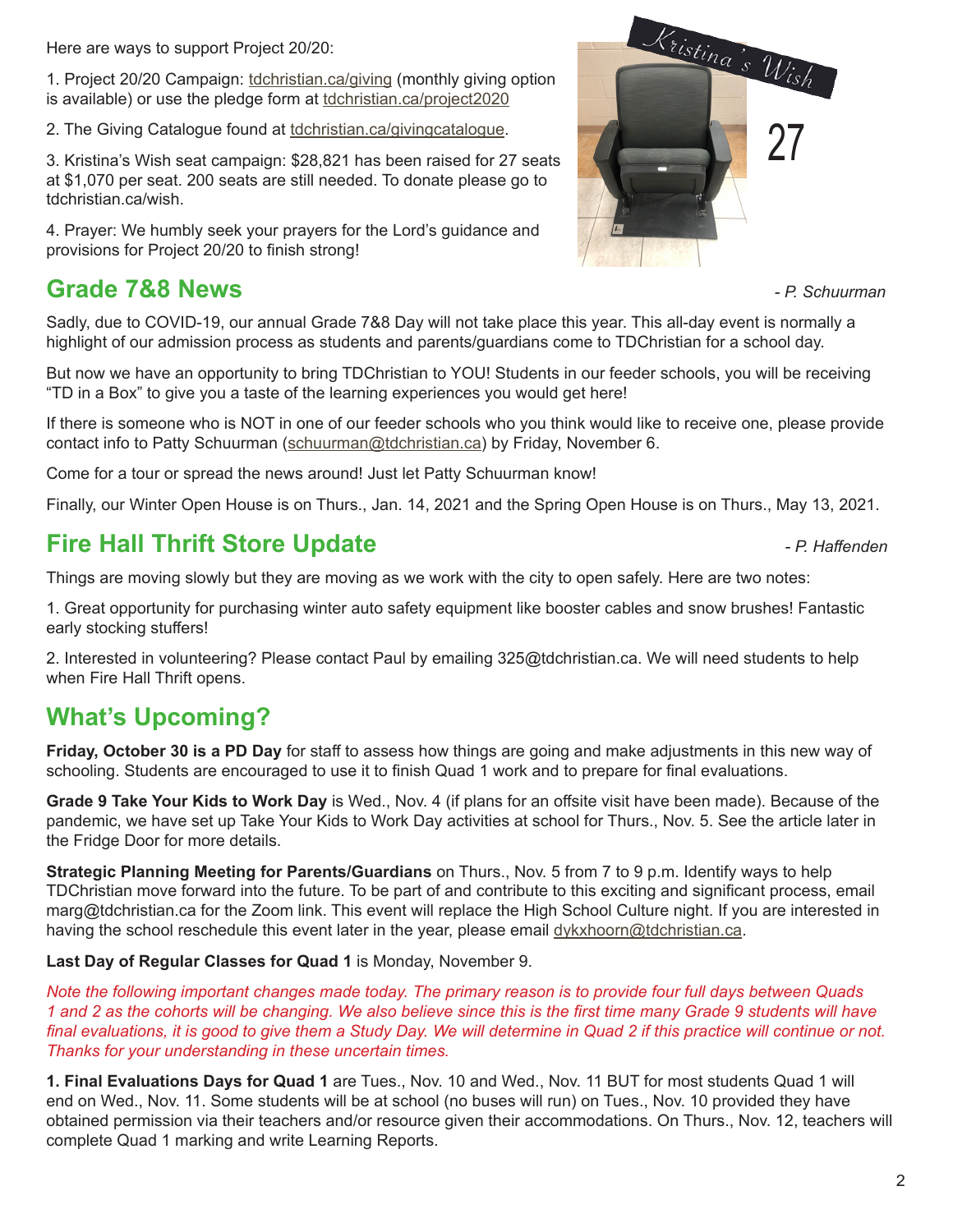**2. Turnaround Day is Fri., Nov. 13**. Students stay home. Teachers prepare for Quad 2.

**3. First day of Quad 2** is Mon., Nov. 16

**4. Quad 2 Remote Learning Day** is on Fri., Dec. 4. This allows for the Strategic Planning Team to meet at school.

**5. Quad 2 Project Day** is on Fri., Dec. 11.

**6. Quad 2 ends** on Thurs., Jan. 28.

**7. Quad 3 begins** on Tues., Feb. 2 and March break will likely begin on Mar. 13 instead of Mar. 12.

# **Praise & Petition** *- E. Dengerink/M. Laswick*

Today, Christian School teachers from all over Ontario and many places across the world attended the Edvance Annual Gathering 2020, virtually from the TDChristian foyer (see Instagram #tdchristianhighschool). The theme was "Opening Doors." Please pray that much good may come from this incredible event.

Please pray for the Grade 12 students as they investigate, ponder, and plan for their post-secondary education. As they journey through this process may they feel strengthened by God's love and guidance.

It is challenging being a teen in today's culture. As our students navigate their academics, interests, social activities and the pandemic, we pray that they may find their place at TDChristian and make positive, affirming choices and when they don't, we may be able to help them learn from their mistakes, as we all should.

# **School Culture -** *J. Dykxhoorn***</del>**

**The Good:** Cohort Competitions wrapped up last week. They were exciting to watch and students enjoyed participating. See highlights and which cohort won in yesterday's Good Morning TDChristian show put on by the Grade 9 Pulse class. The live shows have gone very well; it is impressive that the class can produce live content having just started communications technology this quadmester! The students are always looking for more content. Edsby message Mr. Dykxhoorn, Mr. Buwalda, or email goodmorning@tdchristian.ca with ideas.

**The Not-So-Good:** We continue to have concern for our students and the amount of time they spend on their phones, and the content they are engaged in while on their phones. Despite the good that may come from instant "connections" phones create, there are also many undesirable consequences that occur. Distractions from learning, loss of face to face communication (and the issues this causes in relationships), and the dangers of pornography/ explicit content at the finger tips of phone users, are just a few examples.

If you would like us to reschedule our Teen Culture night so we can share resources and converse about these things, email dykxhoorn@tdchristian.ca. Until we hear more from families, I recommend "A Tech-Wise Family" a book written by Christian writer, Andy Crouch. Here's a link to find out more: youtube.com/watch?v=Pi695iYXKKc.

# **Take Your Kids to Work Day – Pandemic Virtual Edition** *- M. Heinbuch*

This year the national day for the Grade 9 Take Your Kids to Work Day (TYKTWD) is Nov. 4. However, due to the pandemic, TDChristian will conduct the TYKTWD activities the next day, Nov. 5, at school.

Due to restrictions put in place for schools and many work places, especially in the GTA, the TYKYWD program has teamed up with the Learning Enterprise to provide a virtual experience. Rather than students visiting a place of work, the Learning Enterprise is bringing students the opportunity to visit up to four different career sectors (Health, Business, Technology and Skilled Trades) in one day through virtual tours and online interviews.

The TYKTWD experience gives students a glimpse into the realm of the work and career opportunities. Because the day is online, it is not as personal as a one-on-one day in a work place but students get to learn about four sectors.

Because the live program does not fit within our school day and we can get access to the videos, TDChristian has chosen to do the same activities on Nov. 5 in a manner that fits our school day. TYKTWD activities will be facilitated by Grade 9 teachers. Therefore, Grade 9 students are expected at school on Nov 4 and 5. While every student will have the same experience for most of the day, students will be given the opportunity to further examine the career pathway that interests them the most, via video research and post secondary options, for their chosen industry.

Written assignments associated with TYKTWD will be assigned to Grade 9 students who will be expected to complete and submit them to their teachers. Assignments will be included in Quadmester 1 class marks.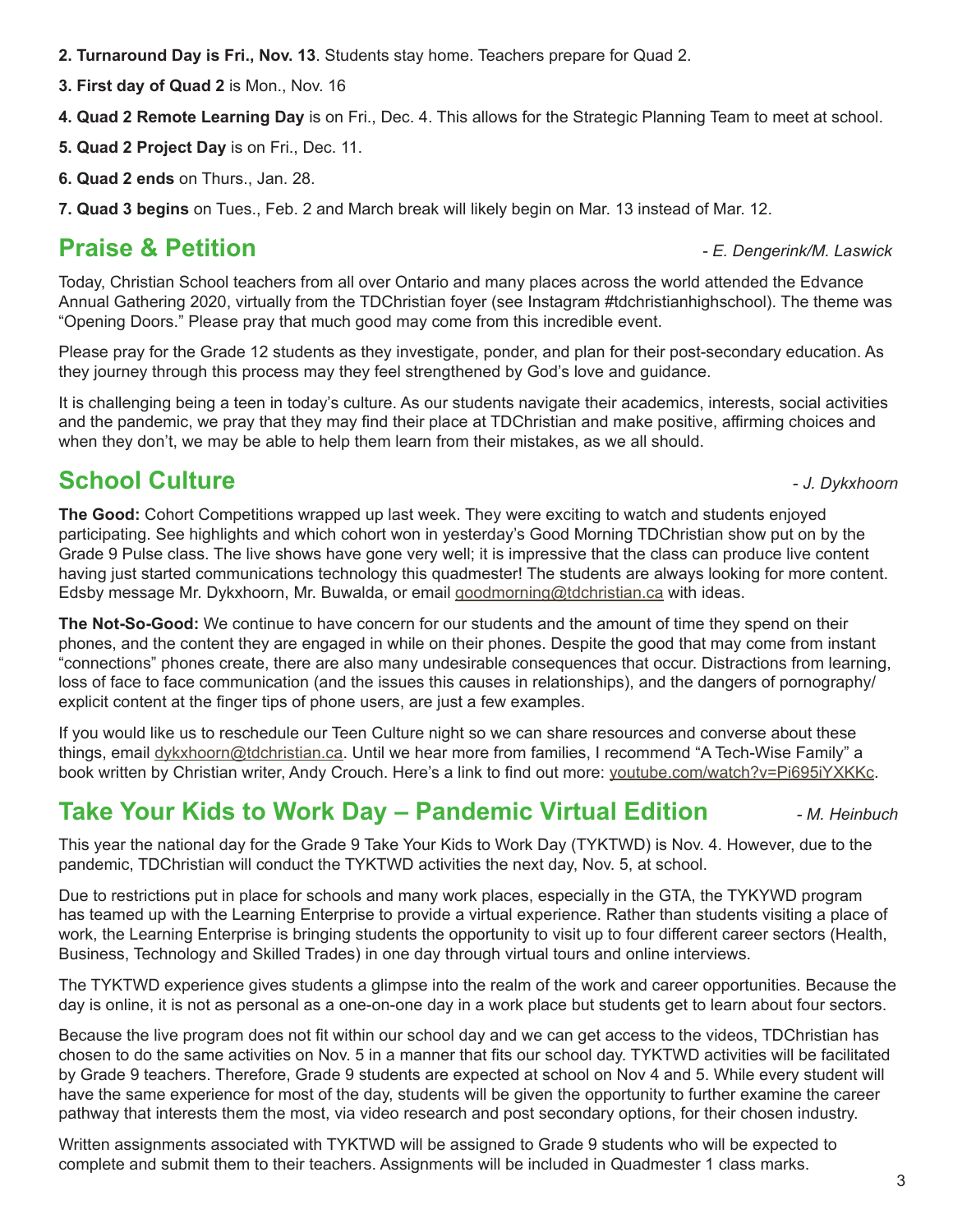A final note: If, as a family, you already have a TYKTWD experience planned for your child, that is supported by your place of work, please let email marg@tdchristian.ca. Students who choose this option should still do the assignment with their classes on Thursday. If the experience is taking place outside your home and/or involves people from outside your household, we expect that COVID-19 safety protocols are followed. Please remember that if you choose this option, students will need to find out the work missed on Nov. 4.

# **Fall Food Drive for the Good Shepherd Centre**

Thank you, TDChristian community, for the part you played in making the Fall Food Drive a huge success. The staff at the Good Shepherd Centre were thrilled when almost 500 pounds of canned food and non-perishable items were arrived. Thank you Evan and Mr. Terpstra for bringing the food and spending with the staff at the Good Shepherd Centre in Hamilton.

#### **Transportation 1. Dykxhoorn**

Please let us know your intentions for where your child will learn from during Quad 2 if they changing from remote to in-person learning or vice-versa. This information allows us to determine who can learn on-campus and who can learn remotely. Cohort size depends on knowing this information. Email marg@tdchristian.ca and dykxhoorn@tdchristian.ca.

Finally, a reminder that masks must be worn for the duration of the bus ride and students must remain in their assigned seats.

## **From the Finance Office** *COMPONER <b>FINALLY COMPONER FINALLY <i>M. Rosie*

A reminder to please keep track of your volunteer hours. Use the form on the Splash! Page or keep track on your phone and send it to me. It's helpful in case we miss something!

#### **Board Matters** *- Rodney Falconer*

Twice a year, the TDChristian community is formally invited to hear from the Board and the Leadership Team about what is happening at the school. The first opportunity for the 2020-21 school year year is at the Fall Membership Meeting on November 26, God willing, 10 days after the students begin Quadmester 2. Parents and guardians can earn 2.5 volunteer hours for attending.

The good news is that you can hear what is happening at school from the comfort of your home. The Membership Meeting will take place virtually as we navigate through this pandemic.

#### *Even better news is that the opening of the new building will be celebrated at the start of the meeting! It will be an historic event.*

After the opening, the Board will discuss the school's current financial position, give an update on the Fire Hall Experiential Learning Centre (which includes the new thrift store), vote for two new Board members, celebrate the tenures of three staff members, and share an exciting new initiative involving the development of a strategic plan for the school.

We would love to see you there. Please mark November 26 at 7 p.m. in or on your calendars. A package including reports and an agenda will be sent to school families and TDChristian members two weeks prior to the meeting.

## **Volunteer Opportunity – Strategic Planning Prayer Group**

TDChristian has begun a strategic planning process that involves many people contributing in different ways. The Board has formed a Strategic Planning Team and with the assistance of Chris Bosch, our external facilitator. He will engage students, parents/guardians, and staff through surveys and workshops. Our hope and our assurance is that the Lord will reveal a new future for TDChristian.

Members are: Jordan Kuyvenhoven (Board, Parent, and Chair of the Strategic Planning Team), Liz Blaauwendraat (Board and Parent), Steve Martin (Board and Parent), William Groot (Principal), Joel Dykxhoorn (VP and Teacher), Colin Hoving (VP), Judy VanSchepen (Teacher), Leanne Fernhout (Fundraising Manager and Parent), Meg Rosie (Finance), Patty Schuurman (VP and Admissions), Tim Buwalda (Communications Coordinator and Teacher), and Henry Eygenraam (Member and Former Board Chair).

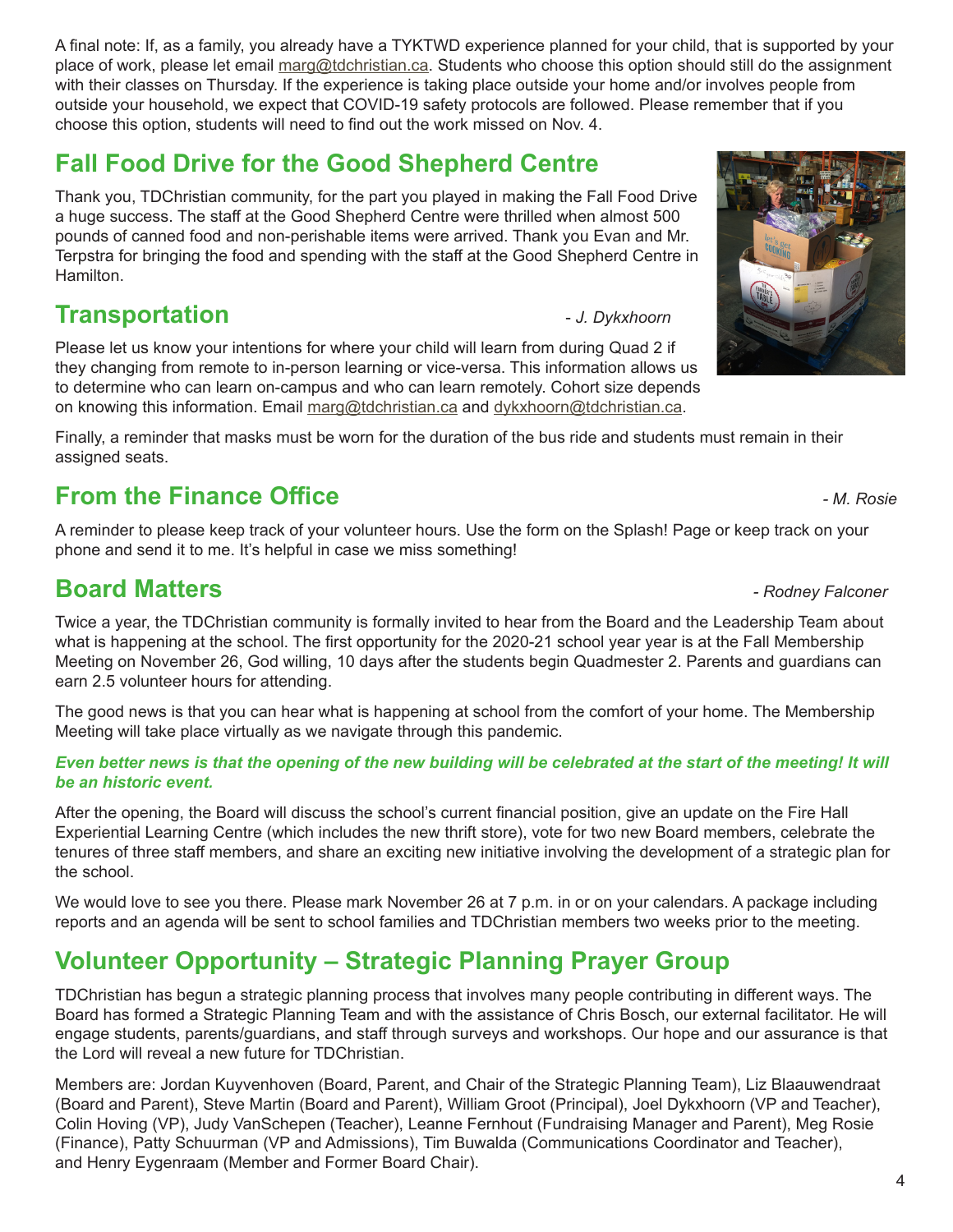As we participate in this process, we want it to be bathed in prayer. The Strategic Planning Team will be praying and devoting time to biblical reflection throughout the process.

We need community members (parents, guardians, members, students, supporters, staff members) to intentionally remember this process by gathering virtually or in-person to petition and listen to what Jesus is saying to this community about its future.

Would you consider being part of a prayer team that will commit to the following encouragements?

Meet regularly as you determine

Be open and available to the Spirit's guidance for the school

Receive updates from the Strategic Planning Team and pray over them

Provide feedback to the Strategic Planning Team on what you've heard Jesus say

The first formal meetings of the Strategic Planning Team will take place on December 4 and 5. In the meantime, there will be a host of consultations taking place with various members of the TDChristian community. We would appreciate the coverage of your prayers now and throughout the process, which we believe will conclude around the end of February 2021.

Thank you for thoughtfully and prayerfully considering this request.

If you wish to be part of this process, email Lynne Elliott at elliott@tdchristian.ca.

## **Grade 11 Mentorship Grade 11 Mentorship** *and a metal**Algoen**Algoen Algoen Algoen Algoen Algoen Algoen Algoen Algoen Algoen Algoen Algoen Algoen Algoen Algoen Algoen Algoen Algoen Algoen Algoen Algoen Algoen Algoen A*

This is part of Grade 11 English and Perspectives. Many first quadmester students have completed them already. Some are doing so today and tomorrow. To learn more about this program, read the previous Fridge Door.

## **Falcon's Perch** *- C. Hoving*

I will meet with other Christian Schools (OCSSAA) on Thursday of this week. We will talk about on what other schools are able to do and how that might impact our Winter and Spring Championships. We will examine options, if any, for them. York Region Athletics seasons are cancelled for the foreseeable future.

Since we draw students in from three of the current regions in Stage 2 (York, Peel, and Toronto), we continue to exercise caution by avoiding mixing students from different cohorts, even for athletics outside of school hours. We will continue to assess as changes are made.

**TDChristian Clothing:** TDChristian now offers an e-store year round with printing being done throughout the year as minimum requirements are met. Check the store at tdchsestore.com or click the link on the Splash! Page under Family Information.

#### **Music Notes** *- K. Hayward*

Music at TDChristian is slowly emerging beyond the classroom. Grade 9 classes are learning the art of percussion and guitar technique. *Ascension*, our praise band, has launched and is preparing to make its first appearance in an upcoming "Good Morning TDChristian." At present, Jazz band, Choir and Concert Band are still "on deck." With much of the TDChristian supporting community coming from areas still under Stage 2, we don't expect to begin until 2021, if at all. We move forward with hope.

There are some opportunities for students wishing to share their piano or guitar skills. If you have some repertoire ready for performance and you are interested in playing in the new foyer (or in an assembly), contact Mr. Hayward.

Email questions about the music at TDChristian to hayward@tdchristian.ca.

#### **Guidance Corner** *- E. Dengerink*

#### **Colleges and Universities**

• The Ontario Virtual College Fair is on November 4 and 5. Go to ontariocollegefair.ca to register. There are a multitude of sessions and possibilities to explore!